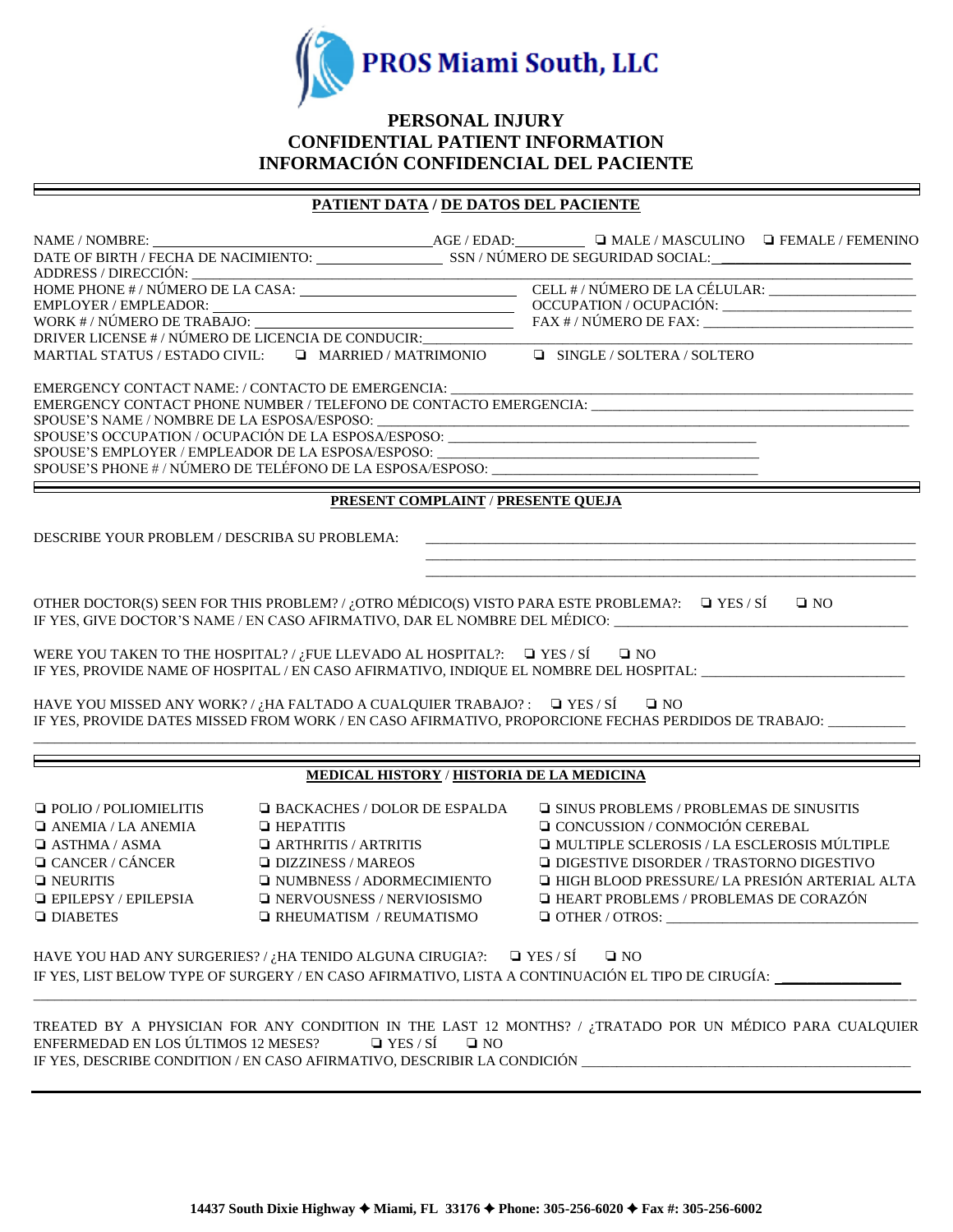#### **MEDICAL HISTORY** / **HISTORIA DE LA MEDICINA**

| <u>MEDICAL HISTORY / HISTORIA DE LA MEDICINA</u>                                                                                                                                                                           |
|----------------------------------------------------------------------------------------------------------------------------------------------------------------------------------------------------------------------------|
| DATE OF LAST PHYSICAL EXAM / FECHA DEL ÚLTIMO EXAMEN FÍSICO:                                                                                                                                                               |
| DATE OF LAST MENSTRUAL PERIOD / FECHA DE LA ÚLTIMA ÉPOCA MENSTRAUL: ________________________________                                                                                                                       |
| ARE YOU PREGNANT? / ¿ESTÁ EMBARAZADA?: $\Box$ YES / SÍ<br>$\square$ NO                                                                                                                                                     |
| ALLERGIC TO ANY MEDICATION? / ¿ES ALÉRGICA A ALGÚN MEDICAMENTO?: $\Box$ YES / SÍ<br>$\square$ NO<br>IF YES, WHAT KIND / EN CASO AFIRMATIVO, QUÉ TIPO: ______________________________                                       |
| TAKING ANY MEDICATION? / ¿TOMANDO ALGUN MEDICAMENTO?: □ YES / SÍ<br>$\square$ NO<br>IF YES, WHAT KIND / EN CASO AFIRMATIVO, QUÉ TIPO: ______________________________                                                       |
| <b>ACCIDENTAL INJURY REPORT / INFORME DE LESIONES ACCIDENTALES</b>                                                                                                                                                         |
|                                                                                                                                                                                                                            |
| DID YOU REPORT THE ACCIDENT TO YOUR INSURANCE COMPANY? / ¿REPORTÓ EL ACCIDENTE A SU COMPAÑIA DE SEGUROS?:<br>$\Box$ YES / SÍ<br>$\square$ NO                                                                               |
| WHAT KIND OF VEHICLES WERE INVOLVED? / ¿QUÉ TIPO DE VEHÍCULOS ESTUVIERON INVOLUCRADOS?<br>$\Box$ TRUCK / CAMIÓN<br>$\Box$ SUV/CAMIONET0A $\Box$ CAR/COCHE<br>$\Box$ VAN<br><b>MOTORCYCLE / MOTOS</b>                       |
| WERE YOU A / ERAS UN: $\Box$ DRIVER / CONDUCTOR $\Box$ PASSENGER / PASAJERO $\Box$ PEDESTRIAN / PEATÓN<br>IF YOU WERE A PASSENGER PLEASE INDICATE YOUR LOCATION IN THE CAR / SI USTED FUERA UN PASAJERO POR FAVOR, INDIQUE |
| WAS YOUR VEHICLE MOVING WHEN THE ACCIDENT OCCURRED? / ¿FUE SU VEHÍCULO EN MOVIMIENTO CUANDO OCURRIÓ EL<br>$\Box$ YES / SÍ $\Box$ NO<br><b>ACCIDENTE?:</b>                                                                  |
| DID YOUR VEHICLE HIT OTHER VEHICLES? / ¿SU VEHÍCULO FUE ALCAMZADO POR OTROS VEHÍCULOS?: $\square$ YES / SÍ<br>$\square$ NO                                                                                                 |
| DID OTHER VEHICLES HIT YOUR VEHICLE? / ¿SU VEHÍCULO FUE ALCAMZADO POR OTROS VEHÍCULOS?: $\square$ YES / SÍ<br>$\square$ NO<br>WHERE / DONDE: WHERE / DONDE:                                                                |
| WAS THE ACCIDENT REPORTED TO THE POLICE DEPARTMENT? / EL ACCIDENTE FUE REPORTADO A LA POLICIA? □ YES / SÍ □ NO                                                                                                             |
| WERE YOU AN UBER OR LYFT DRIVER AT THE TIME OF ACCIDENT? / ESTABA CONDUCIENDO PARA UBER O LYFT EN EL MOMENTO<br>DEL ACCIDENTE? $\Box$ YES / SÍ $\Box$ NO                                                                   |
| WERE YOU A PASSENGER IN AN UBER OR LYFT AT TIME OF ACCIDENT? ERA PASAJERO EN UN UBER O LYFT EN EL MOMENTO DEL<br>$\triangle$ CCIDENTE? $\Box$ YES / SÍ $\Box$ NO                                                           |
| WERE TRAFFIC CITATIONS ISSUED? / ¿MULTAS DE TRÁFICO FUERON EMITIDOS?:<br>$\Box$ YES / SÍ<br>$\square$ NO<br>WHERE / DONDE:                                                                                                 |
| WORK-RELATED INJURY REPORT / INFORME DE LESIONES RELACIONADAS CON EL TRABAJO                                                                                                                                               |
| DATE OF ACCIDENT / FECHA DE ACCIDENTE:                                                                                                                                                                                     |
| $\Box$ YES / SÍ<br>WAS YOUR EMPLOYER NOTIFIED? / $i$ FUE NOTIFICADO A SU EMPLEADOR?:<br>$\square$ NO                                                                                                                       |

(IF YES, PROVIDE INFORMATION BELOW / ENCASO AFIRMATIVO, PROPOCIONAR INFORMACIÓN A CONTINUCCIÓN)

EMPLOYER'S NAME / NOMBRE DEL EMPLEADOR: \_\_\_\_\_\_\_\_\_\_\_\_\_\_\_\_\_\_\_\_\_\_\_\_\_\_\_\_\_\_\_\_\_\_\_\_\_\_\_\_\_\_\_\_\_\_\_\_\_\_\_\_\_\_\_\_\_\_\_\_\_

EMPLOYER'S ADDRESS / DIRECCIÓN DEL EMPLEADOR: \_\_\_\_\_\_\_\_\_\_\_\_\_\_\_\_\_\_\_\_\_\_\_\_\_\_\_\_\_\_\_\_\_\_\_

EMPLOYER'S PHONE # / EL NÚMERO DE TELÉFONO DEL EMPLEADOR: \_\_\_\_\_\_\_\_\_\_\_\_\_\_\_\_\_\_\_\_\_\_\_

MISSED TIME FROM WORK? / ¿TIEMPO PERDIDO DE TRABAJO?:  $\Box$  YES / SÍ  $\Box$  NO (IF YES, PROVIDE DATES MISSED / EN CASO AFIRMATIVO, PROPORCIONE FEACHS PERDIDAS: \_\_\_\_\_\_\_\_\_\_\_\_\_\_\_\_\_\_\_\_\_\_\_\_\_\_\_\_\_\_\_\_\_\_\_ \_\_\_\_\_\_\_\_\_\_\_\_\_\_\_\_\_\_\_\_\_\_\_\_\_\_\_\_\_\_\_\_\_\_\_\_\_\_\_\_\_\_\_\_\_\_\_\_\_\_\_\_\_\_\_\_\_\_\_\_\_\_\_\_\_\_\_\_\_\_\_\_\_\_\_\_\_\_\_\_\_\_\_\_\_\_\_\_\_\_\_\_\_\_\_\_\_\_\_\_\_\_\_\_\_\_\_\_\_\_\_\_\_\_\_\_\_\_\_\_\_\_\_

BRIEF DESCRIPTION OF ACCIDENT / BREVE DESCRIPTIÓN DEL ACCIDENTE: \_\_\_\_\_\_\_\_\_\_\_\_\_\_\_

\_\_\_\_\_\_\_\_\_\_\_\_\_\_\_\_\_\_\_\_\_\_\_\_\_\_\_\_\_\_\_\_\_\_\_\_\_\_\_\_\_\_\_\_\_\_\_\_\_\_\_\_\_\_\_\_\_\_\_\_\_\_\_\_\_\_\_\_\_\_\_\_\_\_\_\_\_\_\_\_\_\_\_\_\_\_\_\_\_\_\_\_\_\_\_\_\_\_\_\_\_\_\_\_\_\_\_\_\_\_\_\_\_\_\_\_\_\_\_\_\_\_\_\_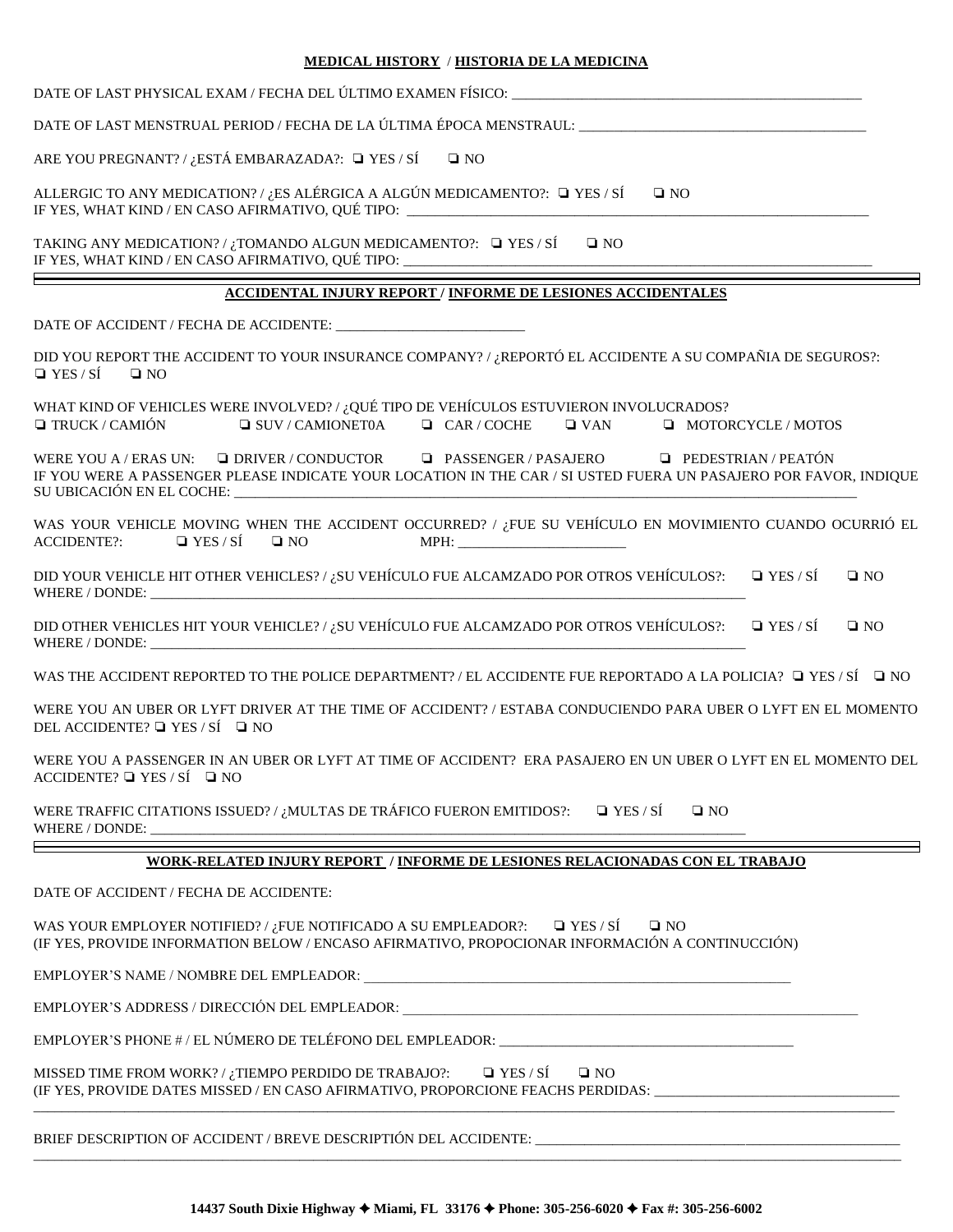#### **SLIP & FALL INJURY REPORT / RESBALAR Y CAER INFORME DE LAS LESIONES**

DATE OF ACCIDENT / FECHA DE ACCIDENTE:

PLACE OF ACCIDENT? /  $i$ LUGAR DE ACCIDENTE?:  $\_\_$ 

WAS ACCIDENT REPORTED? /  $_{i}$ EL ACCIDENTE FUE REPORTADO?  $\_\_$ 

BRIEF DESCRIPTION OF ACCIDENT / BREVE DESCRIPTIÓN DEL ACCIDENTE:

#### **INSURANCE INFORMATION / INFORMACIÓN SOBRE EL SEGURO**

\_\_\_\_\_\_\_\_\_\_\_\_\_\_\_\_\_\_\_\_\_\_\_\_\_\_\_\_\_\_\_\_\_\_\_\_\_\_\_\_\_\_\_\_\_\_\_\_\_\_\_\_\_\_\_\_\_\_\_\_\_\_\_\_\_\_\_\_\_\_\_\_\_\_\_\_\_\_\_\_\_\_\_\_\_\_\_\_\_\_\_\_\_\_\_\_\_\_\_\_\_\_\_\_\_\_\_\_\_\_\_\_\_\_\_\_\_\_\_\_\_\_\_  $\_$  , and the set of the set of the set of the set of the set of the set of the set of the set of the set of the set of the set of the set of the set of the set of the set of the set of the set of the set of the set of th

#### **AUTOMOBILE INSURANCE INFORMATION / AUTOMOVILÍSTICO INFORMACIÓN:**

| INSURANCE PHONE # / NÚMERO DE TELÉFONO DE SEGURO: _______________________________ |  |
|-----------------------------------------------------------------------------------|--|
|                                                                                   |  |
|                                                                                   |  |
|                                                                                   |  |
| <u>HEALTH INSURANCE INFORMATION / INFORMACIÓN DE SEGURO DE MÉDICO:</u>            |  |
|                                                                                   |  |
|                                                                                   |  |
|                                                                                   |  |
|                                                                                   |  |
|                                                                                   |  |
|                                                                                   |  |

We invite you to discuss with us any questions regarding our services. The best health services are based on a friendly, mutual understanding between provider and patient.

Te invitamos a discutir con nosotros cualquier pregunta acerca de nuestros servicios. Los mejores servicios de salud se basan en un entendimiento amistoso y mutuo entre el proveedor y el paciente.

Our policy requires payment in full for all services rendered at the time of visit, unless other arrangements have been made with the business manager. Ifaccount is not paid within 90 days of the date of service and no financial arrangements have been made, you will be resonsible for legal fees, collection agency fees, and any other expenses incurred in collection your account.

Nuestra politica requiere el pago completo de todos los servicios prestados en el momento de la visita, a menos que otros arreglos se han hecho con el negocio de la gerente de negocios. Si la cuenta no se paga dentro de los 90 dias siguientes a la fecha de la notificación y no hay disposiciones financieras se han hecho, usted será responsable de los honoraios legales, gastos de recaudación, y cualesquiera otros gastos incurridos en el cobro de su cuenta.

If payments for services rendered to you by our office is mailed directly to you by your insurance company you are responsible for paying our office when these checks are received by you. Payment arrangements for these services after your insurance company has paid you is not acceptable. We also request that you provide us with a copy of the Explanation of Benefits that comes with your check so we may record your account properly.

Si cualquiera de los servicios prestados abeto pagos a usted por nuestra oficina nos envían directamente a usted por su compañía de seguros que son responsables para el pago de nuestra oficina cuando estos cheques son recibidos por usted. Modalidades de pago por estos servicios después de que su compañía de seguros ha pagado no es aceptable. También pedimos que nos proporcione una copia de la Explicación de Beneficios que viene con su cheque para que podamos registrar su cuenta correctamente.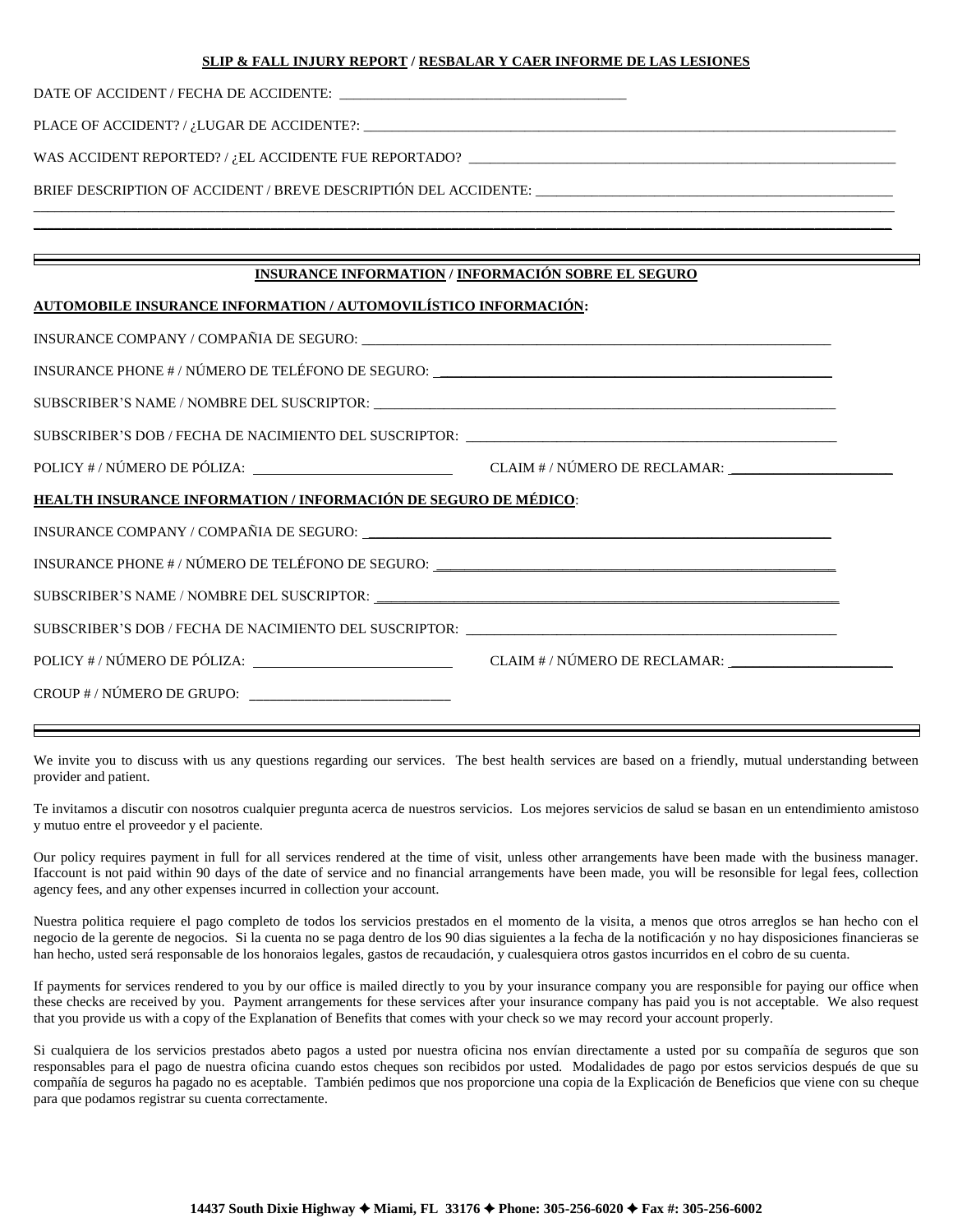I authorize Pros Miami South, LLC. to bill me for all payments that I receive that have not been turned over in a timely manner. Yo autorizo a Pros Miami South, LLC. a enviarme una factura por todos los pagos que recibo que no han sido entregados de manera oportuna.

I authorize the staff to perform any necessary services needed during diagnosis and treatment. I also authorize the provider and or managed care organization, to release any information required to process insurance claims.

Yo autorizo al personal a realizar cualquier servicio necesario durante el diagnóstico y tratamiento. También autorizo el proveedor y / o organización de cuidado administrado, para liberar toda la información necesaria para procesar reclamaciones de seguros.

I have read, understand the above information and guarantee this form was completed correctly to the best of my knowledge and understand it is my responsibility to inform this office of any changes in my medical status

He leído, entiendo la información anterior y la garantía de esta forma se completó correctamente a lo mejor de mi conocimiento y entiendo que es mi responsabilidad informar a esta oficina de cualquier cambio en mi estado médico.

SIGNATURE / FIRMA: DATE / FECHA: \_\_\_\_\_\_\_\_\_\_\_\_\_\_\_\_\_\_\_\_\_\_\_\_

❏ Adult Patient / Paciente Adulto ❏ Parent or Guardian / Padre/Madre o Guardián ❏ Spouse / Esposa/Esposo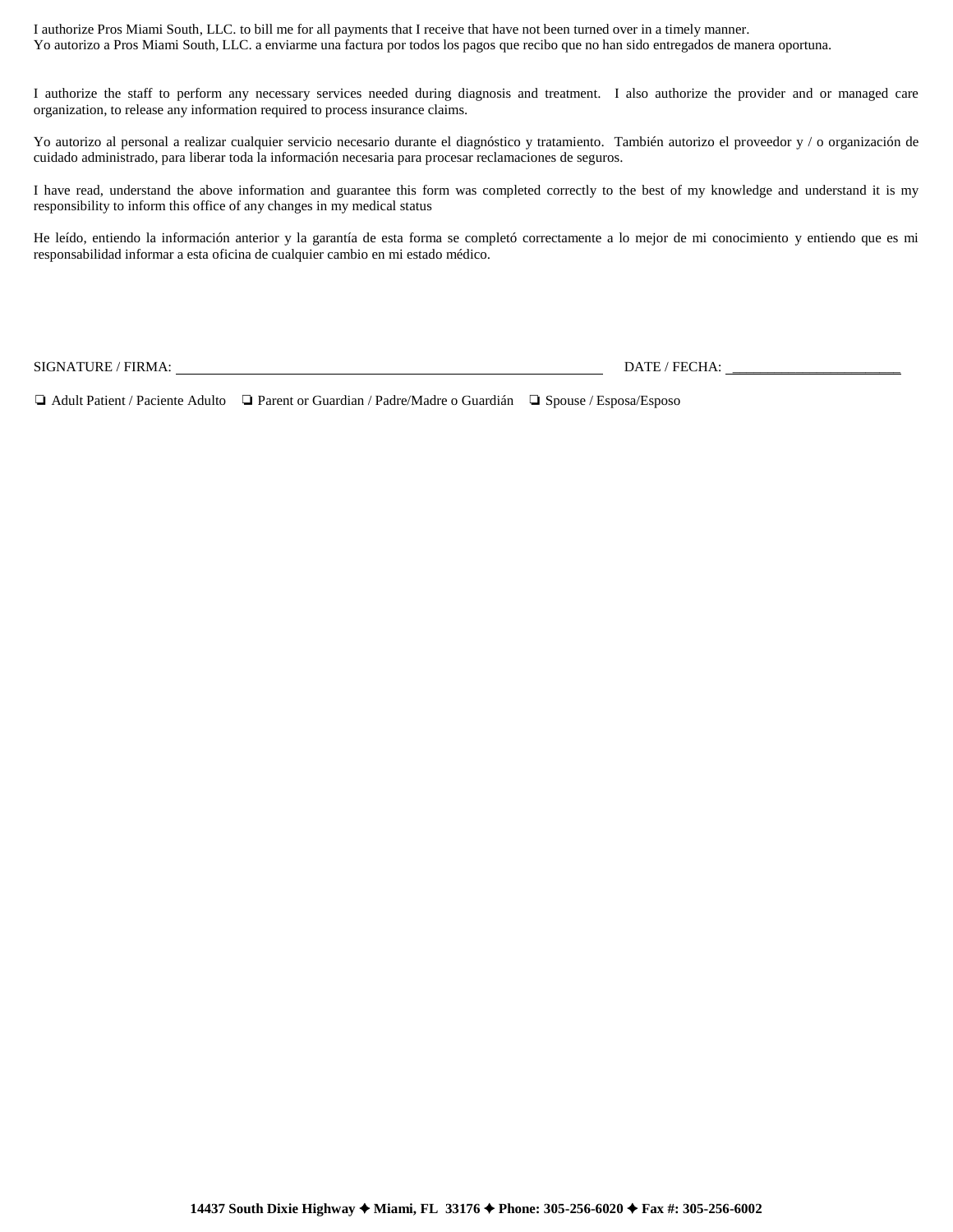

# **CONSENT TO MEDICAL CARE**

# **PLEASE READ THIS FORM CAREFULLY & COMPLETELY BEFORE SIGNING**

I support that I have a condition that requires medical treatment. I authorize the Doctor(s) of Pros Miami South, LLC. to determine what kinds of diagnostic procedures (tests) must be done in order to learn more about my condition. These may include x-rays, pathological testing, diagnostic testing, or other testing. I understand that if my doctor advises a more complex test, or one, which has special risks, that it will be explained to me. Further, I authorize the personnel of Pros Miami South, LLC. to assist in giving, or to give, the tests, which my doctor will order.

I also authorize my doctor to determine what kind of treatment is to be given, and to perform such procedures as he/she may deem necessary, in his/her professional judgment to preserve my health.

Additionally, I authorize the personnel of Pros Miami South, LLC. to assist in the giving, or to give, the therapy, which my doctor may order. I fully understand that medical tests or treatments may involve certain unavoidable risks. If part of my treatment is very complex or carries special risks, it will be explained to me.

I understand that it is not practical to list every aspect of medical care, nor every procedure or treatment, which I might receive. However, I acknowledge that my doctor is available to answer any questions I might have.

**FOR FEMALES OF CHILD BEARING AGE:** I certify that to my knowledge that I am not, or could be, pregnant and that failure to disclose this condition could result in harm to my unborn child if exposed to radiation through x-ray. Therefore, I consent to any diagnostic x-rays that my doctor would need to diagnose my condition and enable him/her to render treatment.

I certify that I have read this form and have had it explained to me. I further certify that I fully understand its contents.

**For patients unable to sign or minors please have your parent or legal guardian sign on your behalf.**

SIGNATURE: DATE: \_\_\_\_\_\_\_\_\_\_\_\_\_\_\_\_

❏ Adult Patient ❏ Parent or Guardian

WITNESS: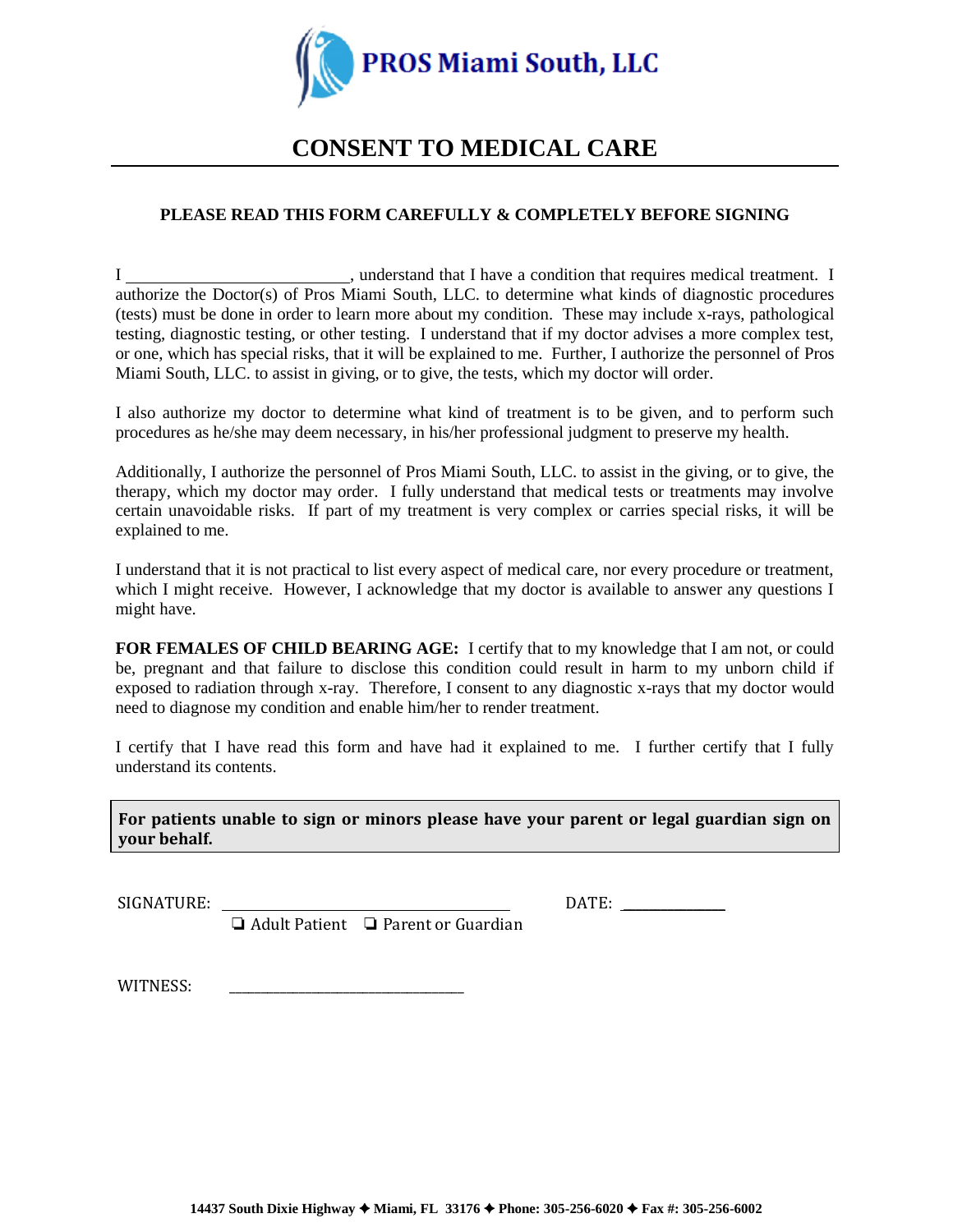

### **ASSIGNMENT OF INSURANCE BENEFITS, RELEASE, & DEMAND**

*Insurer and Patient Please Read the Following in its Entirety Carefully!*

I, the undersigned of patient/insured knowingly, voluntarily and intentionally assign the rights and benefits of my automobile Insurance, a/k/a Personal Injury Protection (hereinafter PIP). Uninsured Motorist, and Medical Payments policy of insurance to the above health care provider. I understand it is the intention of the provider to accept this assignment of benefits in lieu of demanding payment at the time services are rendered. I understand this document will allow the provider to file suit against an insurer for payment of the insurance benefits or an explanation of benefits and to seek §627.428 damages from the insurer. If the provider's bills are applied to a deductible, I agree this will serve as a benefit to me. This assignment of benefits includes the cost of transportation, medications, supplies, overdue interest and any potential claim for common law or statutory band faith/unfair claims handling. If the insurer disputes the validity of this assignment of benefits then the insurer is instructed to notify the provider in writing within five days of receipt of this document. Failure to inform the provider shall result in a waiver by the insurer to contest the validity of this document. The undersigned directs the insurer to pay the health care provider the maximum amount directly without any reductions & without including the patient's name on the check. To the extent the PIP insurer contends there is a material misrepresentation on the application for insurance resulting in the policy of insurance is declared voided, rescinded, or canceled, I, as the named insured under said policy of insurance, hereby assign the right to receive the premiums paid for my PIP insurance to this provider and to file suit for recovery of the premiums. The insurer is directed to issue such a refund check payable to this provider only. Should the medical bills not exceed the premium refunded, then the provider is directed to mail the patient/named insured a check which represents the difference between the medical bills and the premiums paid.

**Disputes:** The insurer is directed by the provider and the undersigned to not issue any checks or drafts in partial settlement of a claim the contain or are accompanied by language releasing the insurer or its insured/patient from liability unless there has been a prior written settlement agreed to by the health provider (specifically the office manager) and the insurer as to the amount payable under the insurance policy. The insured and the provider hereby contests and objects to any reductions or partial payments. Any partial or reduced payment, regardless of the accompanying language, issued by the insurer and deposited by the provider shall be done so under protest, at the risk of the insurer, and the deposit shall not be deemed a waiver, accord, satisfaction, discharge, settlement or agreement by the provider to accept a reduced amount as payment in full. The insurer is hereby placed on notice that this provider reserves the right to seek the full amount of the bills submitted. If the PIP insurer states it can pay claims at 200% of Medicare then the insurer is instructed & directed to provide this provider with a copy of the policy of insurance within 10 days. Any effort by the insurer to pay a disputed debt as full satisfaction must be mailed to the address above, after speaking with the office manager, and mailed to the attention of the **Office Manager**. See Fla. Stat. §673.3111.

**EUOs and IMEs:** If the insurer schedules a defense examination or examination under oath (hereinafter "EUO") the insurer is hereby INSTRUCTED to send a copy of said notification to this provider. The provider or the provider's attorney is expressly authorized to appear at any EUO or IME set by the insurer. The health care provider is not the agent of the insurer or the patient for any purpose.

This assignment applies to both past and future medical expenses and is valid even I undated. A photocopy of this assignment is to be considered as valid as the original. I agree to pay any applicable deductible, co-payments, for services rendered after the policy of insurance exhausts and for any other services unrelated to the automobile accident. The health care provider is given the power of attorney to: endorse my name on any check for services rendered by the above provider; and to request and obtain a copy of any statements or examinations under oath give by patient.

**Release of Information:** I authorize this provider to: furnish an insurer, an insurer's intermediary, the patient's other medical providers, and the patient's attorney via mail, fax, or email, with any and all information that may be contained in the medical records; to obtain insurance coverage information (declaration sheet & policy of insurance) in writing and telephonically from the insurer; request from any insurer all explanation of benefits (EOBs) for all providers and non-redacted PIP payout sheets; obtain any written and verbal statements the patient or anyone else provided to the insurer; obtain copies of the entire claim file and all medical records, including but not limited to, documents, reports, scans, notes, bills, opinions, X-rays, IMEs, and MRIs, from any other medical provider or any insurer. The provider is permitted to produce my medical records to its attorney in connection with any pending lawsuits. The insurer is directed to keep the patient's medical records from this provider private and confidential. The insurer is not authorized to provide these medical records to anyone without the patient's and the provider's prior express written permission.

**Demand:** Demand is hereby made for the insurer to pay all bills within 30 days without reductions and to mail the latest non-redacted PIP payout sheet and the insurance coverage declaration sheet to the above provider within 15 days. The insurer is directed to pay the bills in the order they are received. However, if a bill from this provider and a claim from anyone else is received by the insurer on the same day the insurer is directed to not apply this provider's bill to the deductible. If a bill from this provider and claim from anyone else is received by the insurer on the same day then the insurer is directed to pay this provider first before the policy is exhausted. In the event the provider's medical bills are disputed or reduced by the insurer for any reason, or amount, the insurer is to: set aside the entire amount disputed or reduced; escrow the full amount at issued; and not pay the disputed amount to anyone or any entity, including myself, until the dispute is resolved by a Court. Do not exhaust the policy. The insurer is instructed to inform, in writing, the provider of any dispute.

**Certification:** I certify that: I have read and agree to the above; I have not been solicited or promised anything in exchange for receiving health care; I have not received any promises or guarantees from anyone as to the results that may be obtained by any treatment or service; and I agree the provider's prices for medical services, treatment and supplies are reasonable, usual and customary.

**Caution: Please read before signing. If you do not completely understand this document please ask us to explain it to you. If you sign below we will assume you understand and agree to the above.**

Patient's Name: Change Print Patient's Signature: Patient's Signature:

 $(\text{If patient is a minor, signature of parent/guardian})$ 

Date:  $\_\_$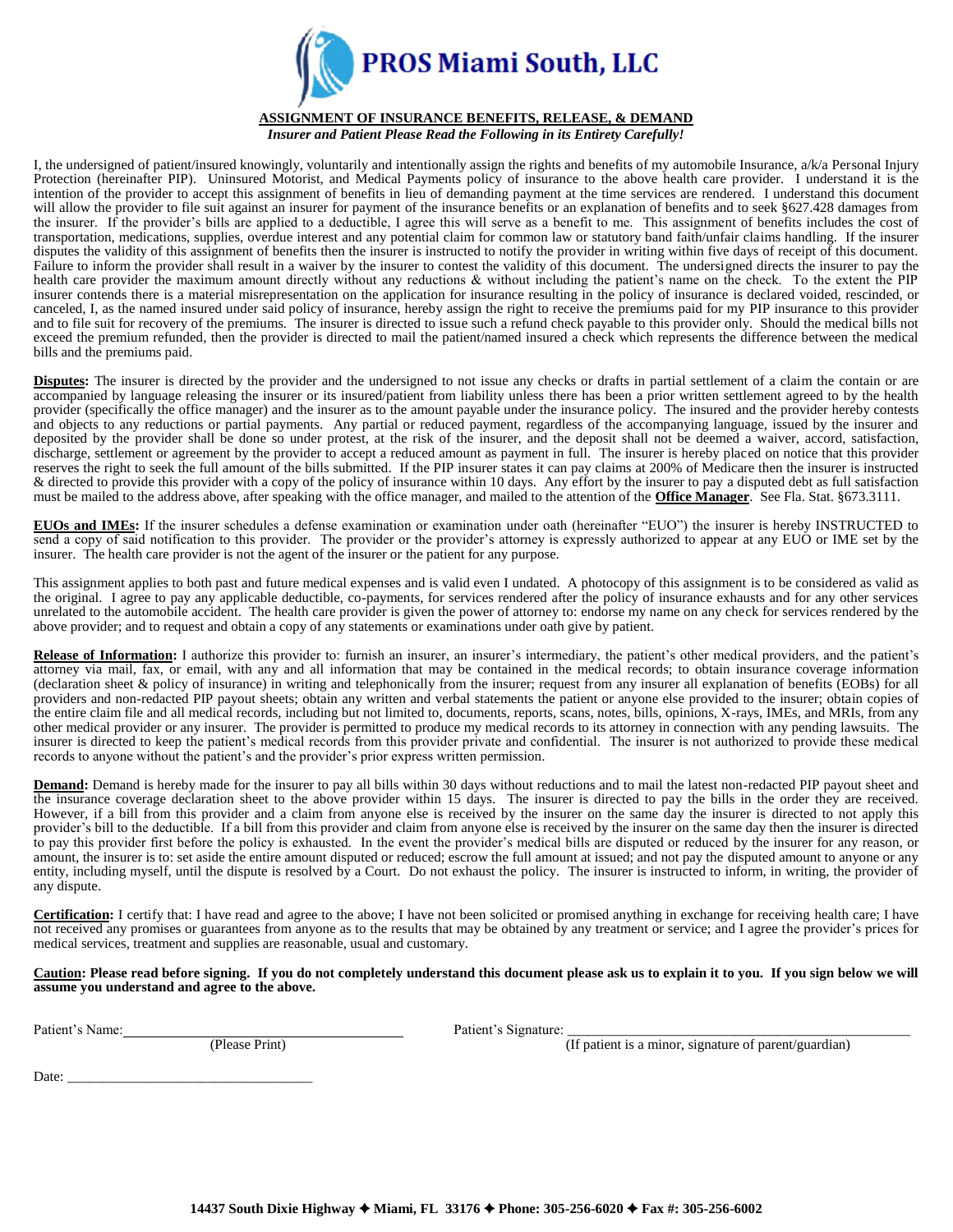

# **RE: HEALTH REPORTS AND DOCTOR'S LIEN**

**\_\_\_\_\_\_\_\_\_\_\_\_\_\_\_\_\_\_\_\_\_\_\_\_\_\_\_ \_\_\_\_\_\_\_\_\_\_\_\_\_\_\_\_\_\_\_\_\_\_\_\_\_\_\_ \_\_\_\_\_\_\_\_\_\_\_\_\_\_\_\_\_\_\_\_\_\_\_\_\_\_\_ \_\_\_\_\_\_\_\_\_\_\_\_\_\_\_\_\_\_\_\_\_\_\_\_\_\_\_**

Dear

I hereby authorize the above doctor to furnish you, my attorney, with a full report of his examination, diagnosis, treatment, prognosis, etc., of myself in regards to the accident in which I was involved.

I hereby authorize and direct you, you my attorney, to pay directly to said doctor such sums as may be due and owing him for professional services rendered me both by reason of the aforesaid accident and by reason of any other bills that are due and owing to this office and to withhold such sums from any settlement, judgment or verdict as may be necessary to adequately protect said doctor. I hereby further give a lien on my case to said doctor against any and all proceeds of any settlement, judgment or verdict which may be paid to you, my attorney, or myself as the result of the injuries for which I have been treated or injuries in connection therewith.

I fully understand that I am directly and fully responsible to said doctor for all professional bills submitted by him for services rendered me and that this agreement is made solely for said doctor's additional protection and in consideration of pending payment. And I further understand that such payment is not contingent on any settlement, judgment or verdict by which I may eventually recover said fee.

Patient's Signature: \_\_ Date: \_\_\_\_\_\_\_\_\_\_\_\_\_\_\_\_\_\_\_

\_\_\_\_\_\_\_\_\_\_\_\_\_\_\_\_\_\_\_\_\_\_\_\_\_\_\_\_\_\_\_\_\_\_

❏ Adult Patient ❏ Parent or Guardian

Date of Accident:

The undersigned being attorney of record for the above patient does hereby agree to observe all the terms of the above and agrees to withhold such sums from any settlement, judgment or verdict as may be necessary adequately to protect the said doctor above.

Attorney's Signature: Date: \_\_\_\_\_\_\_\_\_\_\_\_\_\_\_\_\_\_

# **ATTORNEY: PLEASE SIGN, DATE, AND RETURN THIS DOCUMENT TO THE DOCTOR'S OFFICE. KEEP ONE COPY FOR YOUR RECORDS.**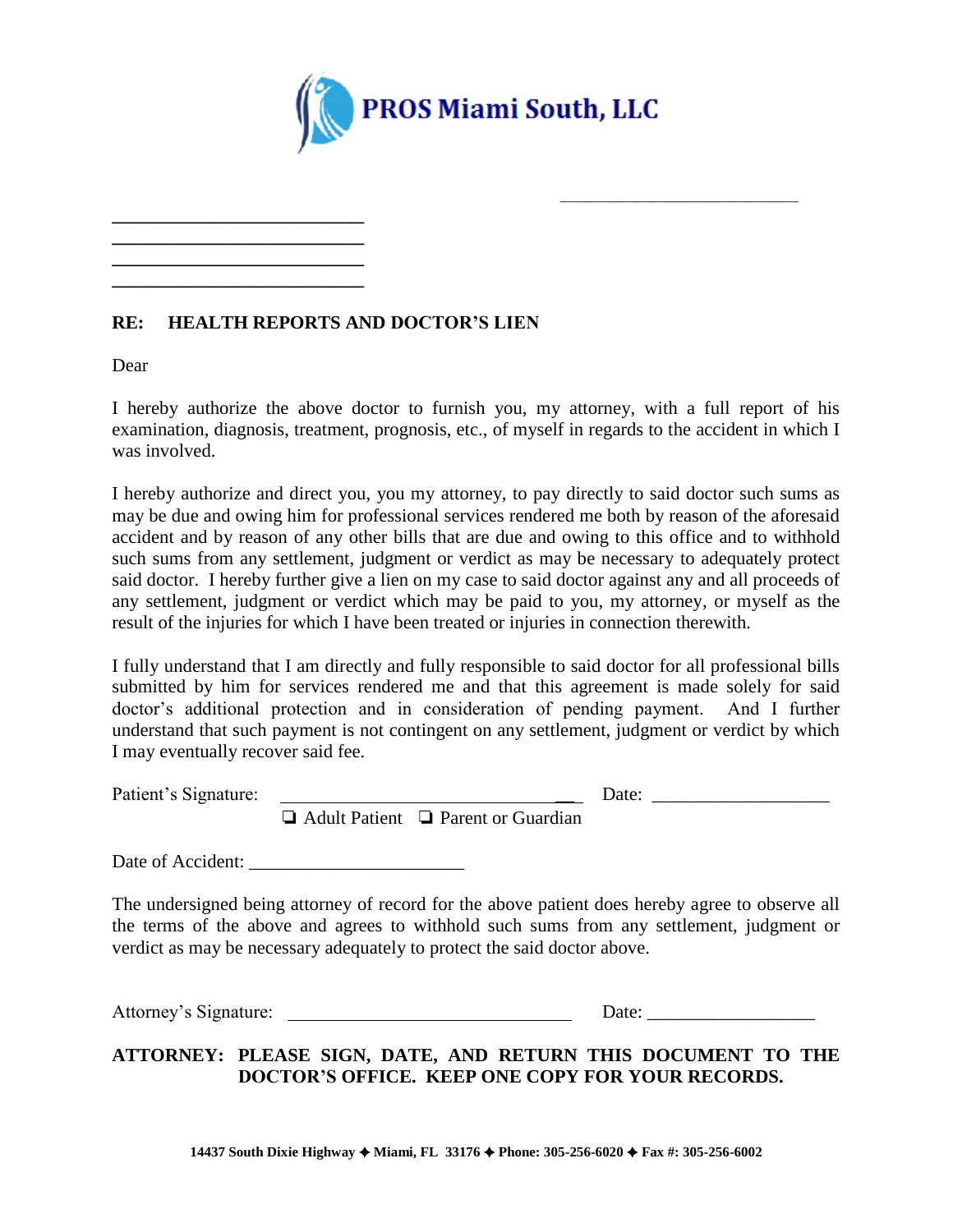

# **NOTICE OF PRIVACY PRACTICES**

## **THIS NOTICE DESCRIBES HOW MEDICAL/PROTECTED HEALTH INFORMATION ABOUT YOU MAY BE USED AND DISCLOSED AND HOW YOU CAN GET ACCESS TO THIS INFORMATION.**

## **PLEASE REVIEW THIS SUMMARY CAREFULLY SUMMARY:**

By law, we are required to provide you with our notice of privacy practices (NPP). This notice describes how your medical information may be used and disclosed by us. It also tells you how you can obtain access to this information.

## **As a patient, you have the following rights:**

- 1. The right to inspect and copy your information;
- 2. The right to request corrections to your information;
- 3. The right to request that your information be restricted;
- 4. The right to request confidential communications;
- 5. The right to a paper copy of this Notice.

We want to assure you that your medical/protected health information is secure with us. This Notice contains information about how we will insure that your information remains private.

If you have any questions about this Notice, the name and phone number of our contact person is listed on this page.

Effective Date of this Notice:

Contact Person: \_\_Office Manager Phone Number: \_\_305-444-1550\_\_\_\_\_\_\_\_\_\_\_\_\_\_\_\_\_\_\_\_\_\_\_\_\_\_\_\_\_\_\_\_\_\_\_

## **Acknowledgement of Notice of Privacy Practices**

I hereby acknowledge that I have received a copy of this practice's NOTICE OF PRIVACY PRACTICES. I understand that if I have questions or complaints regarding my privacy rights that I may contact the person listed above. I further understand that the practice will offer me updates to this NOTICE OF PRIVACY PRACTICES should it be amended, modified, or changed in any.

 $\mathcal{L}_\text{max}$  and  $\mathcal{L}_\text{max}$  and  $\mathcal{L}_\text{max}$  and  $\mathcal{L}_\text{max}$ **Patient or Representative's Name (please print)**

**Patient or Representative's Signature Date**

\_\_\_\_\_\_\_\_\_\_\_\_\_\_\_\_\_\_\_\_\_\_\_\_\_\_\_\_\_\_\_\_\_\_\_\_\_\_\_\_\_\_\_\_\_\_\_\_\_\_\_\_\_\_\_\_\_\_\_\_\_

❏ Patient refused to sign ❏ Patient was unable to sign because

\_\_\_\_\_\_\_\_\_\_\_\_\_\_\_\_\_\_\_\_\_\_